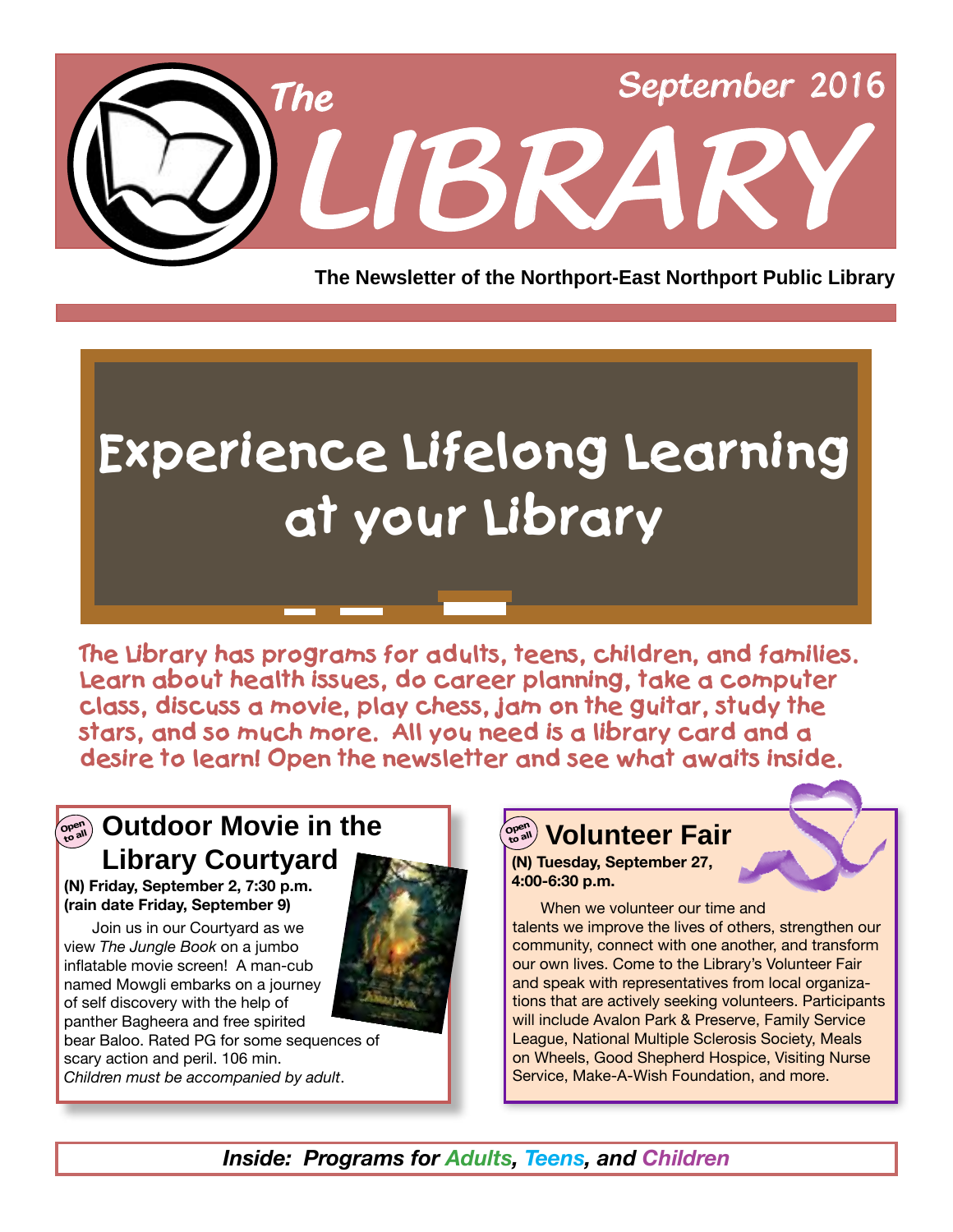#### **Blood Pressure Check**

#### **Wednesday, September 7,**

**(N) 9:30-10:30 a.m. and (EN) 11:00 a.m.- 12:00 p.m.** A nurse from Visiting Nurse Service is available to provide a free blood pressure check. No registration required.



#### **Introduction to Microsoft Excel Hands On (EN) Tuesday, September 13, 7:00 p.m.**

 Learn the basics of the world's most popular spreadsheet program including creating, editing, formatting worksheets, formulas, and much more. Prerequisite: basic computer knowledge. Registration begins September 2. [\(NENC045\)](http://alpha1.suffolk.lib.ny.us/record%3Dg1005372~S43)



**(EN) Monday, September 19, 7:00 p.m.**

 Learn about this popular spreadsheet program including functions, working with ranges, macros, charting, and much more. Prerequisite: Introduction to Microsoft Excel or equivalent. Registration begins September 2. ([NENC071](http://alpha1.suffolk.lib.ny.us/record%3Dg1012227~S43))

### **SeniorNet: Dazzling iPad Apps**

**(EN) Wednesday, September 28, 2:00 p.m.**

Much of the iPad's popularity is due to the more than 1.5 million apps that users can download—many of which are free. Join us for a demonstration of apps that take advantage of the iPad's unique multimedia and display attributes. This will include educational, reading (e-books and e-magazines), and entertainment apps. Bring your iPad or iPhone.



#### **Introduction to Windows 10 Hands**

**(N) Wednesday, September 7, 7:00 p.m.** This hands-on class provides an understanding of the latest version of Windows. Learn how to use the desktop to work with files, folders, and applications. Also, learn about the new start menu, help, search, and much more. Prerequisite: basic computer knowledge. Registration is underway. [\(NENC131\)](http://alpha1.suffolk.lib.ny.us/record%3Dg1040832~S43) **On**

### **-- Computer Classes --**

#### **Introduction to Windows 10 (N) Monday, October 3, 7:00 p.m. Hands On**

This hands-on class provides an understanding of the latest version of Windows. Learn how to use the desktop to work with files, folders, and applications. Also, learn about the new start menu, help, search, and much more. Prerequisite: basic computer knowledge. Registration begins September 19. [\(NENC206\)](http://alpha1.suffolk.lib.ny.us/record%3Dg1066488~S43)

# **FOR ADULTS**

# LEARN

#### **Thriving in the 21st Century Workplace**

**(N) Tuesday, September 6, 7:00 p.m.** 

 Hofstra University Career Counselor Debbi Honorof will present a unique perspective in the field of career development. Those in job transition, thinking about an encore career, as well as those wanting to advance their careers, will be shown relevant and marketable skills for today's rapidlychanging workplace. Registration is underway. ([NENR102\)](http://alpha1.suffolk.lib.ny.us/record%3Dg1065693~S43)

### **Revitalize Your Resumé**

**(N) Tuesday, September 13, 3:00 p.m.** 

Make your resumé a dynamic reflection of your skills and accomplishments. Career Counselor Maureen Provost Ryan will discuss effective resumé strategies, including techniques for completing online applications. Bring your resumé and it will be collected and critiqued by Ms. Ryan. Registration is underway. ([NENR103\)](http://alpha1.suffolk.lib.ny.us/record%3Dg1065694~S43)

## **--Career Programs--**

#### **Personal Branding**

#### **(EN) Wednesday, October 5, 7:00 p.m.**

 Join Marketing & Branding Career Counselor Manuel Velasquez-Paredes to learn how to build a powerful professional/personal brand that will differentiate yourself from others competing in the Global Market. This is the first in a series of three classes. Registration begins September 21. (NENR104)

#### **Learn to Be . . . Tobacco Free (EN) Mondays, September 26,**

**October 3, 17, 24, 31, November 7, 28, 6:00 p.m.** 

 This 6-session (plus one group reunion) program is offered by the Suffolk County Office of Health Education and is based on the CDC's Clinical Practice Guidelines for treating nicotine dependence. The emphasis is on *preparing* to quit. Those who use all forms of tobacco (including cigars, pipes, and chew tobacco) are welcome. Registration begins September 6. [\(NENA594\)](http://alpha1.suffolk.lib.ny.us/record%3Dg1065828~S43)

**(N) Wednesday, September 14, 7:00 p.m.**

### **Intermediate Microsoft Excel Hands On**

Come experience staged readings of two new plays by local playwrights, both set during WWII. In "He Said No" by Stephen John Bosch (based on a true story), two Austrian men are conscripted

into the army, but one refuses to fight. "A Bitter Taste" by Michael Casano follows an aging father as he shares, for the first time, the true effects of battle with his son. The playwrights will lead a discussion after the performances.

#### **Ope<sup>n</sup> to all Pelvic Floor Disorders**

**(EN) Tuesday, September 20, 7:00 p.m.**  Dr. Ebenezer Babalola, Division Director of General Obstetrics, Gynecology, & Gynecologic Specialities at Stony Brook Medicine, will answer your questions about the causes, types, symptoms, and latest treatments available for pelvic floor disorders.

#### **Coffee Culture**

**(N) Monday, September 12, 7:00 p.m.**  Italy is the birthplace of espresso and cappuccino. Elena Florenzano will explore the two national drinks over

which business is conducted, contracts are signed, meetings are held, and friendships are formed. You will also enjoy a tasting for an authentic Italian experience. Registration is underway. ([NENA589\)](http://alpha1.suffolk.lib.ny.us/record%3Dg1065397~S43)

#### **Most of My Patients Wear Fur**

**(N) Tuesday, September 13, 7:00 p.m.** 

WCBS 880 news radio veterinarian and author Dr. Elizabette Cohen brings her funny, true animal stories to our library audience. Dr. Cohen will answer questions about your dogs, cats, birds, and fish. Registration is underway. ([NENA590\)](http://alpha1.suffolk.lib.ny.us/record%3Dg1065398~S43)



#### **Ope<sup>n</sup> to all The Great American Folk Song Revival**

 **(N) Wednesday, September 28, 7:30 p.m.** 

#### **Easter Island Ope<sup>n</sup> to all**

 Easter Island is truly a place of many wonders and unresolved mysteries. Have you ever wondered where the Island is, how it got it's name, and who created the amazing and unique statues? Come enjoy a slide show presentation and discussion led by local resident Bob Little.

#### **Funeral Preplanning Ope<sup>n</sup> to all**

**(N) Tuesday, September 27, 7:30 p.m.**  New York State Funeral Directors Association (NYSFDA) Director of Pre-Need Trust Services Adam Schrom and NYSFDA Board Member Mark J. Nolan will discuss how to preplan and prefund a funeral for yourself or a loved one, important documents to gather, types of accounts and other important details to consider.

**(N) Sunday, September 25, 2:00 p.m.** 

Caroline Doctorow, a leading force on the folk music scene, will perform works of early '60s songwriters Bob Dylan, Joan Baez, Donovan, and others. She will also include some of her original compositions and provide insights into the songwriting process.



# **FOR ADULTS**



#### **Cranberry Chocolate Scones**

**(N) Friday, September 30, 4:00 p.m.** ([NENA595](http://alpha1.suffolk.lib.ny.us/record%3Dg1065846~S43)) **or 7:00 p.m.** [\(NENA596\)](http://alpha1.suffolk.lib.ny.us/record%3Dg1065847~S43)



Chef Rob will teach you to make eight delicious seasonal scones to enjoy at home. Bring a large mixing bowl, rubber spatula, and a baking pan. Non-refundable \$7 materials fee per person due at the time of registration. Registration begins

September 16 in the Northport building only.

#### **Medicare Counseling**

**(EN) Wednesday, September 7, 10:00 a.m.-12:00 p.m.**  ([NENA597](http://alpha1.suffolk.lib.ny.us/record%3Dg1066015~S43))

**(N) Tuesday, September 20, 9:30-11:30 a.m.**  ([NENA598](http://alpha1.suffolk.lib.ny.us/record%3Dg1066027~S43))

A volunteer HIICAP counselor will answer questions about Medicare and supplementary insurance. Registration begins September 1.



#### **This Month's Gallery Exhibits Northport Building:** *Ed Hall*

 A variety of pencil, watercolor, acrylic, and ink pieces will be on display in Ed's show entitled, "Keep on Trekking."

#### **Ope<sup>n</sup> to all NAC presents Reader's Theater: Soldiering On**



#### **East Northport Building:**

#### *Amy Connor*

 Amy has taken the small things we see every day and turned them into IMG NPT, a photographic exhibit of the beauty to be found right here in Northport.

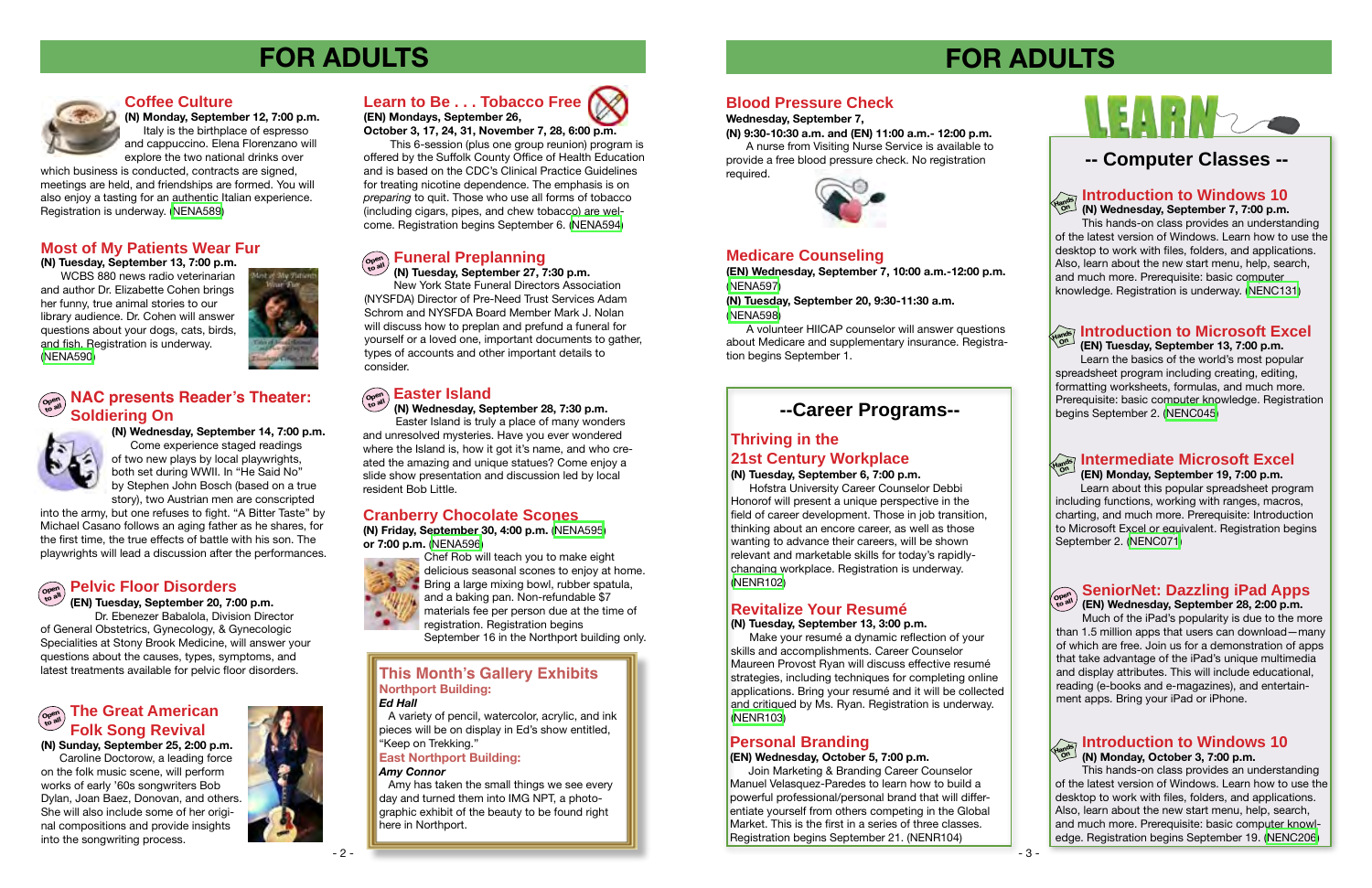### **Online Research**



 Come join your fellow Fandom Fans as we enjoy all things geeky and British! British snacks will also be served. ([NENY905](http://alpha1.suffolk.lib.ny.us/record%3Dg1066002~S43))

#### **Magic: The Gathering**

**(N) Saturday, September 10, 1:00-2:30 p.m.**



The Gathering. Please bring your own

#### **Registration for Programs and Teen Volunteer Opportunities begins September 1.**

### **Guitar Jam Group**

Offers state-by-state histories, current events, geography, fast facts, maps, timelines, and government highlights.



#### **(N) Friday, September 30, 7:00-8:30 p.m.**

 Are you learning how to play the acoustic guitar? Come join fellow teen guitar players and share skills, songs, and stories. Please bring your own instrument. ([NENY908](http://alpha1.suffolk.lib.ny.us/record%3Dg1066011~S43))

# **FOR TEENS**

**School has started and the following online databases can be helpful for schoolwork and projects. Databases can be accessed from home with a library card and password or from a library computer. Please ask a Teen Librarian for assistance!**

### *America the Beautiful*

Fee: \$20 for AARP members (\$25 for non-members) payable to AARP by check or money order only at registration.

### *Brainfuse*

Offers LIVE homework help from expert tutors, a writing and foreign language lab, a place to collaborate for a group project, and much more.



### *Global Road Warrior*

**(N) Thursday, September 1, 7:00 p.m.** Our nonfiction group will discuss *Atlantic: Great Sea Battles, Heroic Discoveries, Titanic Storms, and a Vast Ocean of*  **AARP Smart Driver Course The Structure of the State of Texas and Access of the State of the State of Teen Volunteer Opportunities** 

Contains facts about 150+ countries, including geography, government, economy, business, and demographics.



### *Opposing Viewpoints*

Presents a range of perspectives on many important issues, with pro/con viewpoints from a variety of resource types.



### **Defensive Driving**

*Please note: These courses promote safe driving and help participants maintain their driving skills. Check with your insurance company about the specific insurance and point reduction available to you.*



**(EN) Wednesdays, September 7 & 14, 7:00-10:00 p.m.**

**Fee: \$36**

Applications are currently available at both library buildings.

**Safe Driving**

**(N) Tuesdays, September 6 & 13, 9:30 a.m.- 12:30 p.m.**

Registration is underway in the Northport building only. (NENA592)

### **Cinema at the Library**

 The story of the life and academic career of the pioneer Indian mathematician Srinivasa Ramunujan and his friendship with his mentor Professor G.H. Hardy. Rated PG-13. 108 min.

**(N) Wednesday, September 21, 6:30 p.m.**  Join Huntington's Cinema Arts Centre co-director Dylan Skolnick to view and discuss *Eye in the Sky*. The film stars Helen Mirren as a military officer in command of an operation to capture terrorists in Kenya. She sees her mission escalate when a girl enters the kill zone triggering an international dispute over the implications of modern warfare. Rated R. 102 min.

# **FOR ADULTS**

#### **Truth Be Told**

#### **Page Turners**

**(N) Thursday, September 8, 2:00 p.m.** The group will discuss *Under the Wide and Starry Sky* by Nancy Horan.

#### **Novel Ideas**

**(N) Monday, September 26, 7:00 p.m.** The group will discuss *Cutting for Stone* by Abraham Verghese.

### **Short Story Central**

**(N) Tuesday, October 4, 7:00 p.m.** Stories for this season's first meeting will be available for pickup in both library buildings beginning Wednesday, September 7.





#### **ESL for Adults**

**Learning (EN) Thursdays, September 8, 15, 22, 29, October 6, 13, 27, November 3, 7:00 p.m.**

 This series will continue to help you develop your English reading, writing, speaking, and listening skills. Registration is underway. (NENA591)

## **Practice Makes Perfect New**

 Practice your English conversation skills and gain more confidence communicating in English in this friendly drop-in class.

#### **Quick Reads Ope<sup>n</sup>**

 **(EN) Friday, September 23, 7:00 p.m.** This informal reading group is designed for intermediate English language learners. Pick up this month's reading selection at the Circulation Desk. **to all**

 **(EN) Fridays, September 2, 16, 30, 7:00 p.m.** Meet new friends and practice your English language conversation skills in a relaxed and friendly environment.

#### *Me Before You*  **Fridays, (N) September 2 and**

**(N) Mondays, September 12, 26, October 3, 17, 10:00 a.m. Ope<sup>n</sup> to all**

**(EN) September 9, 2:00 p.m.**  A girl in a small town takes care of a recently-paralyzed man and forms an unlikely bond with him. Rated PG-13. 110 min.



### **Let's Talk: English Conversation Ope<sup>n</sup> to all**

#### *The Man Who Knew Infinity*  **Fridays, (N) September 16 and (EN) September 23, 2:00 p.m.**

 *Closed captioning will be displayed.*

### **Friday Movies**



#### **Teen Writers Workshop**

**(N) Friday, October 7, 7:30-8:45 p.m.** *Open to students in grades 8-12*

 Do you love to write? Join fellow writers and discuss your ideas and get feedback on your work. New members are encouraged and welcome to attend. ([NENY907\)](http://alpha1.suffolk.lib.ny.us/record%3Dg1066010~S43)

*Open to students in grades 7-12* You may choose one volunteer opportunity.

#### **Helping Hands**

**(EN) Tuesday, September 20, 4:00-5:00 p.m.**

 Help create seasonal decorations to send to Atria Assisted Living Facility and receive volunteer credit. [\(NENY909](http://alpha1.suffolk.lib.ny.us/record%3Dg1066005~S43))

#### **STARLAB Volunteers**

**(N) Saturday, September 24, 10:45 a.m.-12:00 p.m.** Earn volunteer credit while you assist a science educator with an inflatable indoor planetarium program for children. [\(NENY910\)](http://alpha1.suffolk.lib.ny.us/record%3Dg1066009~S43)



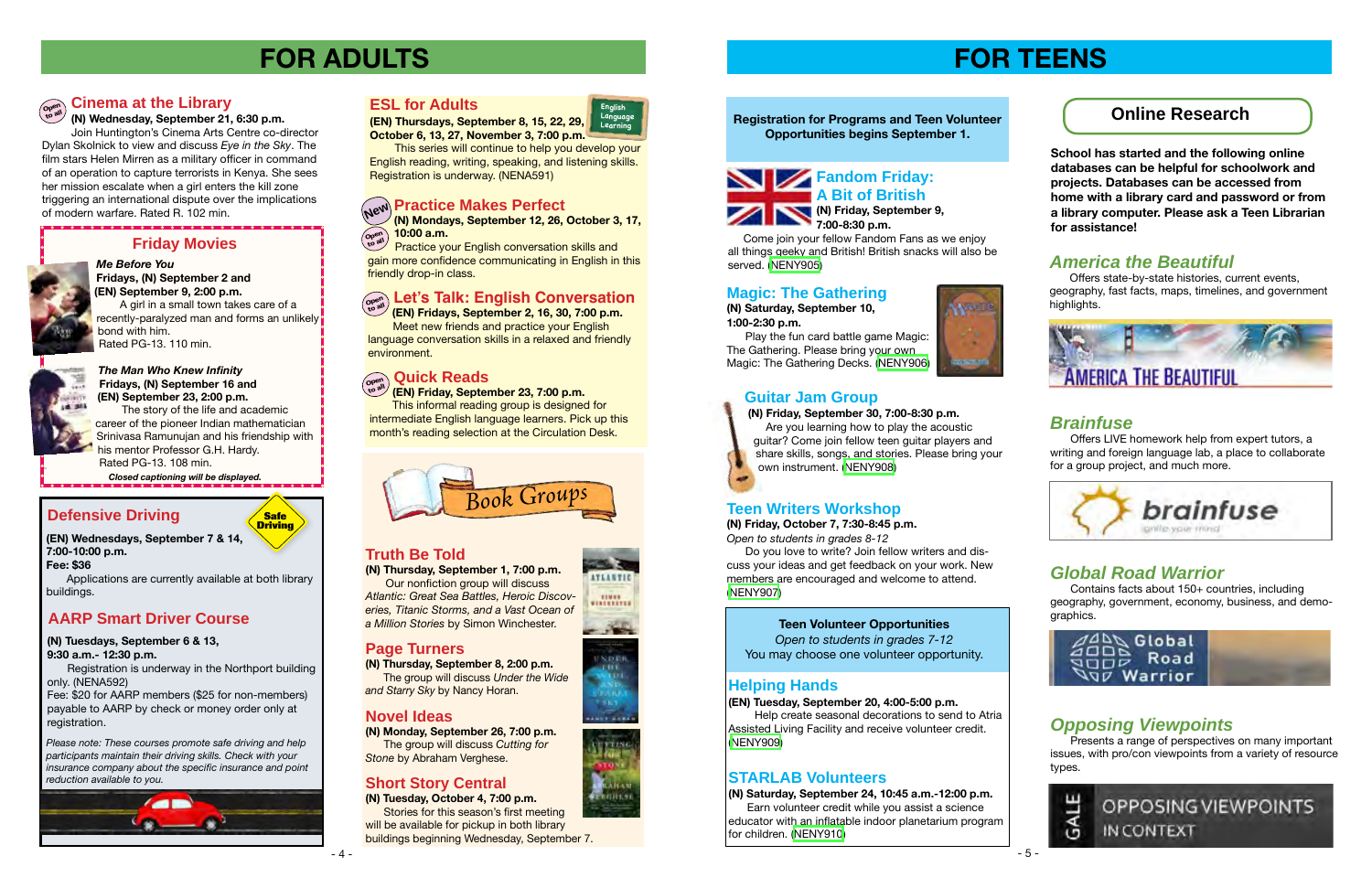





# **FOR CHILDREN**

**Registration for the following series programs begins Thursday, September 1. (***One series program per child please***)**

#### **Sing & Play**

**(EN) Mondays, September 12, 19, 26,** 

**10:00 a.m.** [\(NENJ933\)](http://alpha1.suffolk.lib.ny.us/record%3Dg1066443~S43) **or 11:00 a.m.** [\(NENJ934\)](http://alpha1.suffolk.lib.ny.us/record%3Dg1066445~S43) *Children 1-3 years with adult; siblings welcome*

 Sing songs and rhymes while using scarves, bells, balls, and hoops that engage children with music and physical activity to reinforce early literacy skills and foster a love of language. (30 min.)

### **1, 2, 3, Learn with Me**

#### **(EN) Wednesdays, September 14, 21, 28, October 5, 10:00 a.m.**

*Children 1-3 years with adult; siblings welcome* Child development experts are on hand to answer your questions while your children play with ageappropriate toys. Includes an open-ended art activity and a circle time with stories and songs. (60 min.) ([NENJ935](http://alpha1.suffolk.lib.ny.us/record%3Dg1066463~S43))

#### **Time for Tots**

**(N) Thursdays, September 22, 29, October 6, 10:00 a.m.**

*Children 2-5 years with adult; siblings welcome*

 A professional educator will guide you and your child through fun and educational activities to encourage early reading, math, and school readiness skills and create a craft. (60 min.) ([NENJ936\)](http://alpha1.suffolk.lib.ny.us/record%3Dg1066469~S43)

#### **Independent program**

**Program for children and accompanying adult; no siblings please** 

#### **Programs for families**

#### **Mother Goose Rhyme Time**

**(N) Tuesdays, September 13, 20, 27, 10:00 a.m.** *Children birth-23 months with adult; no siblings*

Enjoy rhymes and songs with your young child in this program focusing on nursery rhymes. The natural rhythm of the language encourages an awareness of the sounds that are the building blocks of words and are so important for language development and early literacy. (30 min.) [\(NENJ932\)](http://alpha1.suffolk.lib.ny.us/record%3Dg1066468~S43)





**(EN) Tuesday, September 13, 7:00 p.m.** *Children birth to 5 years with adult; siblings welcome*

 Get your body moving in this evening family storytime. Enjoy action rhymes and songs as well as stories. (30 min.)



#### **"Clap, Tap, Stomp" PJ Storytime drop in**



# **FOR CHILDREN**

#### **Books a Poppin' drop**

**(N) Fridays, September 16, 23, 30, 10:00 a.m (EN) Fridays, September 16, 23, 30, 10:00 a.m.**  *Children birth-5 years with adult; siblings welcome* **in**

 Stop by for this drop-in storytime. We'll read stories, sing songs, share rhymes and fingerplays, and have fun in this interactive program for families. (30 min.)

#### **Chess Club drop**

**(N) Thursday, September 29, 7:00 p.m.** *Children in grades 3-6* **in**

 Chess teaches children about foresight, helps to expand self-confidence, and sharpens their ability to focus. All skill levels are welcome, but a basic knowledge of the game is required. Join us for a fun night of cerebral calisthenics! (45 min.)

### $\sum_{\text{dropZ}}^{\infty}$  Block Party!

#### **(N) Friday, September 30, 7:00 p.m. in**



*Children 1-4 years with adult; siblings welcome* Children learn to use their minds as well as their muscles while having fun playing with blocks and other children. (45 min.)

#### **(N) Saturday, September 24, 11:00 a.m.**

*Children in grades K-5*

 Enter an inflatable planetarium with a STARLAB educator and learn all about constellations, planets, and other wonders of the sky. (50 min.) Registration begins September 8. [\(NENJ943](http://alpha1.suffolk.lib.ny.us/record%3Dg1065059~S43))



#### **STARLAB**

### **Newbery Club**

**(N) Wednesday, September 21, 7:00 p.m.** *Children in grades 3-5; adults* 

*welcome* Start the school year off right with tips on organizing your assignments and effective time management for reports and test preparation. Registration begins September 1. [\(NENJ942\)](http://alpha1.suffolk.lib.ny.us/record%3Dg1065556~S43)

#### **Study Skills Workshop**

**(N) Tuesday, September 27, 7:00 p.m.** *Children in grades 4 and up; adults welcome*

Members meet once a month to discuss newly-published books selected from Advance Reading Copies generously donated to the Library by publishers. Members post their reviews on the Newbery Club web page. New members are always welcome. (60 min.)

#### **Preschool Storytime**

**(EN) Tuesdays, October 11, 18, 25, November 1, 10:00 a.m.,** [\(NENJ937\)](http://alpha1.suffolk.lib.ny.us/record%3Dg1066459~S43) **or 1:00 p.m.** [\(NENJ938\)](http://alpha1.suffolk.lib.ny.us/record%3Dg1066460~S43) *Children 4-5 years; independent*

Children listen to stories, sing songs and rhymes that increase vocabulary and letter knowledge, and participate in hands-on activities to reinforce the elements of the stories. (40 min.)



**Pictures from Steve Petra's** *Animal Games* **Summer Reading Club Finale Show**

#### *Congratulations to all the 2016 Summer Reading Club Participants!*

**1,163 children signed up. 3,422 visits were made to the Library to report on books. 4,705 hours were spent reading!!**